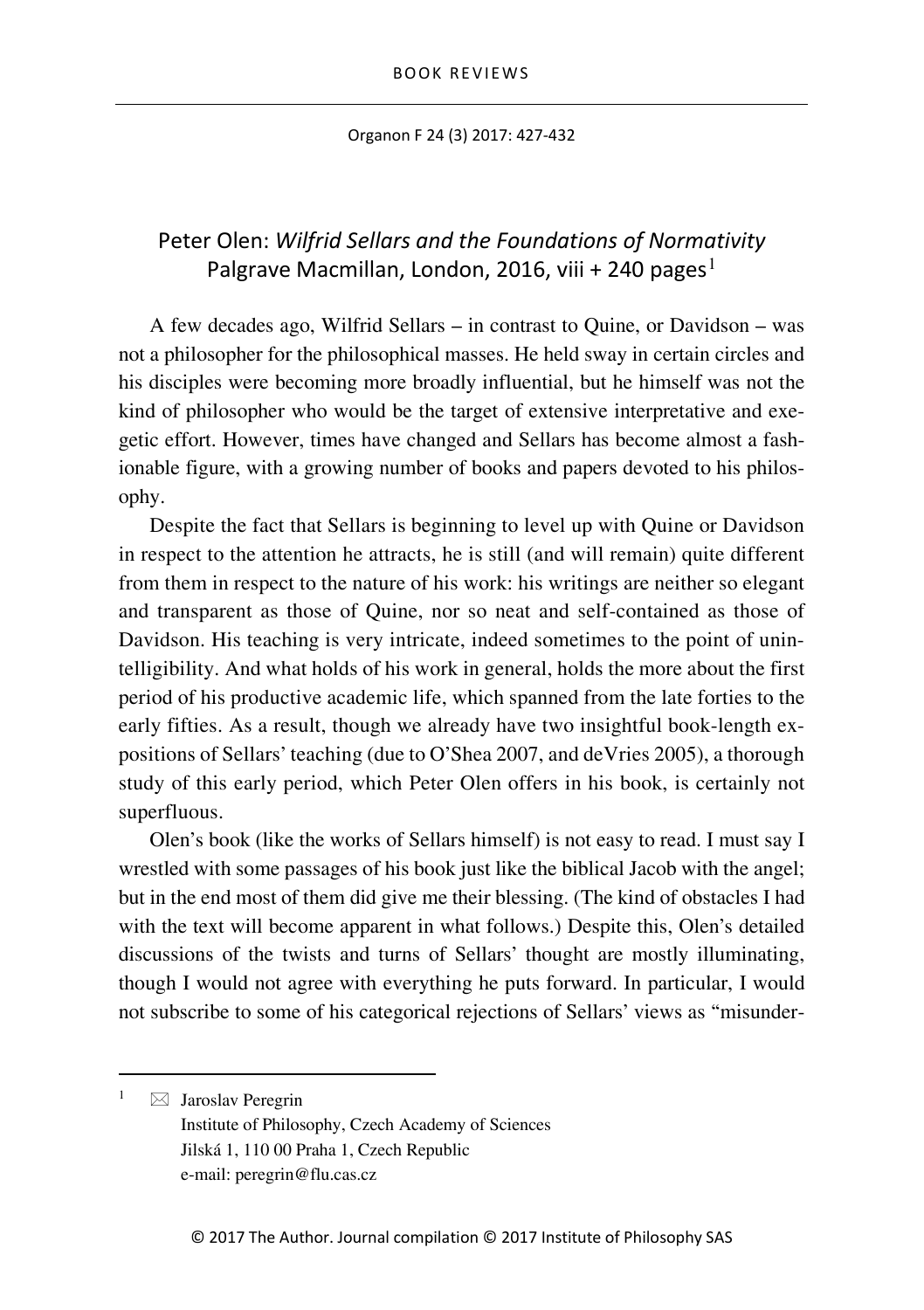standings" or "conflations". This, of course, is not to say that Sellars' labyrinthine early development is utterly free of needless detours and blind alleys, nor that Sellars' failures should not be criticized. Only I think that in some cases these apparent failures are not so clearly due to Sellars himself.

Many of the musings of the early Sellars can be ascribed to his coping with the legacy of Rudolf Carnap. Carnap's step from the syntactic phase of his *Logische Syntax der Sprache* (Carnap 1934) to the semantic phase of his *Introduction to Semantics* (Carnap 1942) was marked by his decision that he could go beyond *formal* theory of language without abandoning the theory of language that is *pure* (in the sense that the theory does not rest on empirical facts). Olen points out that this step was the subject matter of much dispute and criticism in the philosophy department at Iowa (Bergmann, Hall, Hinshaw, Feigl), where Sellars found himself in the forties; and he points out that it was also a good source of confusion if only because the term *formal* was construed differently by different philosophers (and it was quite ambiguous in Sellars' own early writings). Olen writes bluntly about the Iowa philosophers *misreading* Carnap. (Personally I would hesitate to call it a misreading. It seems more probable that the Iowa philosophers simply wanted Carnap to be more consistent with the earlier views of his syntax period than he himself was willing to be.)

In the *Logical Syntax of Language,* Carnap stresses that what a sentence about denotation, such as "The word 'luna' in the Latin language designates the moon" is really stating (and which becomes apparent when it is transformed from the misleading material mode of speech into the formal one) is that "There is an equipollent expressional translation of the Latin into the English language in which the word 'moon' is the correlate of the word 'luna'" (Carnap 1934, 215). I think that Sellars, like other readers of Carnap's *Syntax* understood that there are some deep reasons for the *prima facie* strange claim that the sentence does not simply report a relationship between an expression and its denotation – reasons which later led Sellars to his theory of "meaning as functional classification" (cf. Sellars 1974). Yet in his *Introduction to Semantics* Carnap not only comes to disregard these reasons and takes denotation at face value, but, moreover, he claims that we can have *pure* semantics which incorporates *contingent, extralinguistic* objects. But as a claim such as "'c' denotes Chicago" obviously presupposes some factual claims, such as 'There is Chicago', what is the sense of *pure* in *pure semantics*?

Regarding the acceptance of Carnap's "semantic turn" by the Iowa philosophers, especially Bergman and Hall, Olen writes: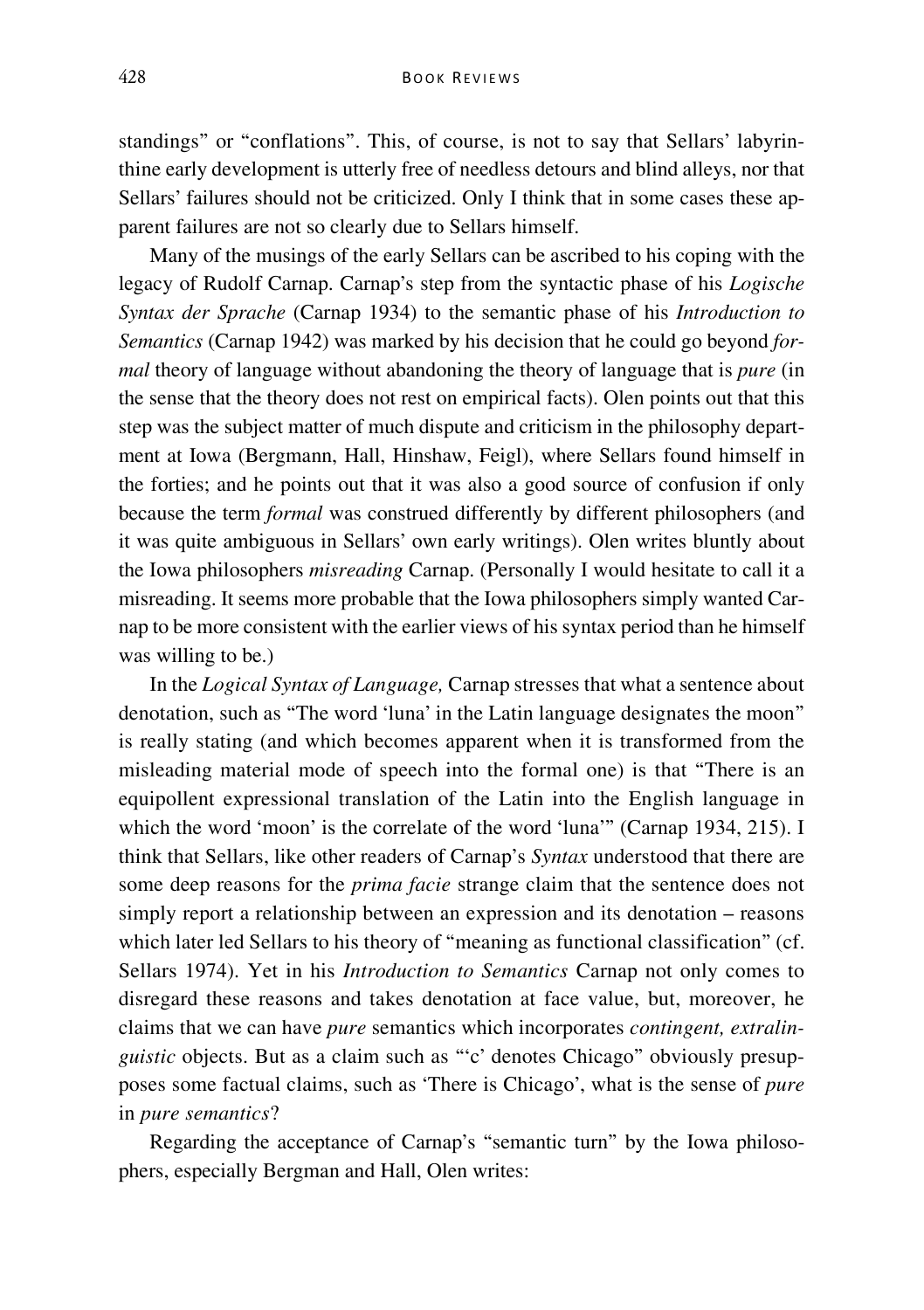While it is still plausible that all three philosophers are talking past each other, it is difficult to deny Bergmann's and Hall's confusion rests on a misreading of Carnap's work. Hall's initial exploration of pure semantics, for example, starts by asking the question "How is a word or sentence about extra-linguistic matter of fact related to the matter of fact it is about?"… This badly misconstrues Carnap's project: pure semantics is not concerned with constructing a factual relationship between a language and extra-linguistic objects. (p. 27)

Trying hard as I may, I cannot understand why asking the question "How is a word or sentence about extra-linguistic matter of fact related to the matter of fact it is about?" would lead us to "constructing a factual relationship between a language and extra-linguistic objects" and thus to a misconstrual of Carnap's project. Understanding, on a general (or "pure", if you wish) level, what is the nature of the link which attaches something factual to an expression making the former into the meaning of the latter seems to me to be the most basic step in the explication of the concept of meaning, rather than "constructing a factual relationship".

Also, another difference between Carnap and Sellars, as articulated by Olen, seems to me to be problematic:

While Sellars claims conformation rules fulfill essentially the same role as meaning postulates…, this claim misses a substantial difference between the two concepts. Specifically, the fact that meaning postulates, located in a semantic meta-language, are determined by a matter of decision is what makes them contingent in any syntactical or semantical system. Conformation rules, however, cannot be contingent – their inclusion in pragmatic accounts of empirically meaningful languages is presented as a necessary aspect of pure pragmatics. (p. 57)

As far as I can see, what Sellars is claiming is that an empirically meaningful language must contain some conformation rules (or, for that matter, meaning postulates). Carnap, on the other hand, does not ponder upon "empirical meaningfulness", because a substantial part of his investigations focuses on the languages of pure logic (and another part focuses on the non-empirical languages of mathematics). Thus the *general* necessity of including conformation rules (meaning postulates) arises only when we restrict our attention to "empirically meaningful languages". Moreover, both *specific* meaning postulates and *specific* conformation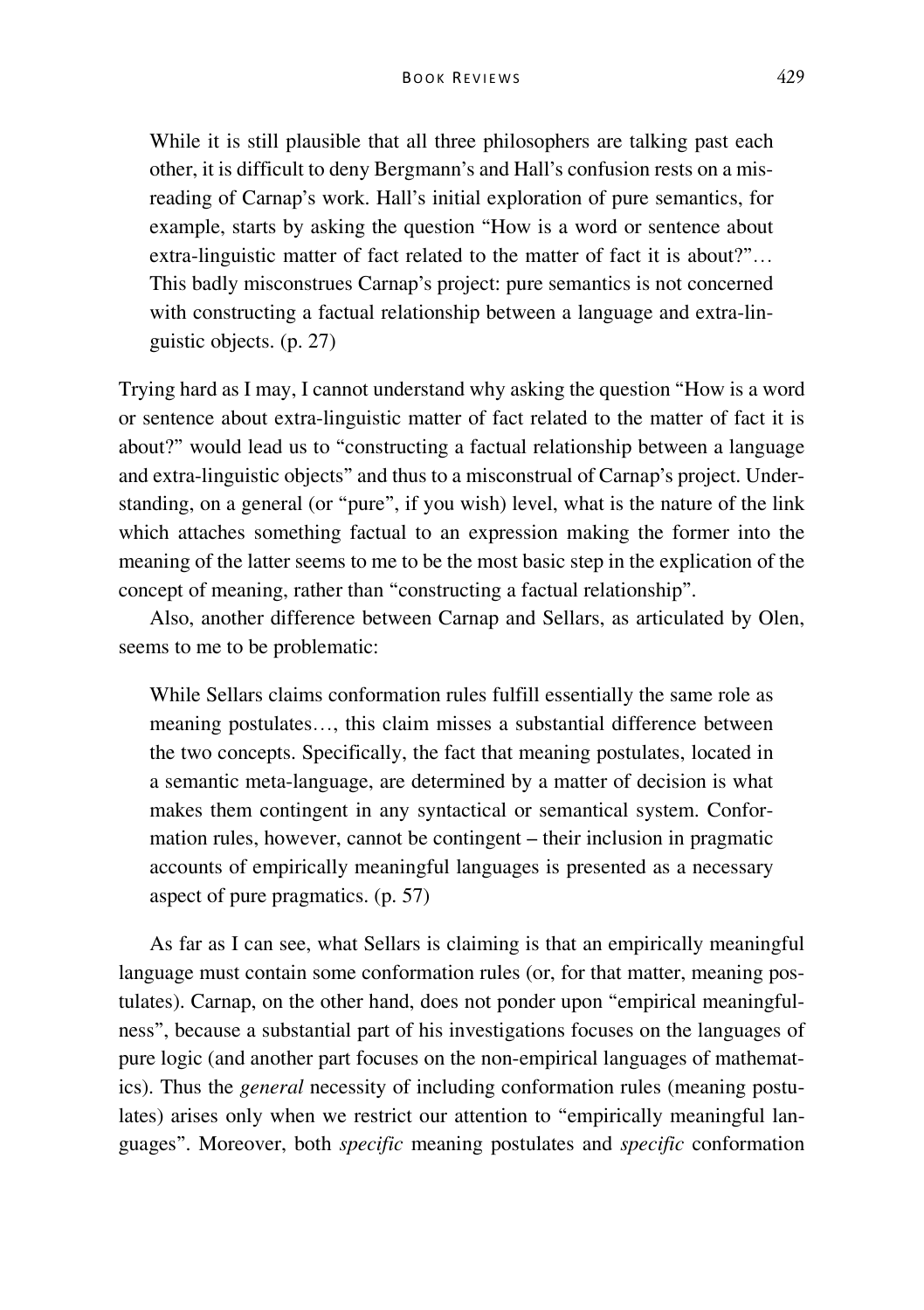rules are "determined by a matter of decision" if what we are dealing with are abstract ("pure") languages, whereas they are a factual, contingent matter when occurring within factual languages.

To avoid misunderstanding, I am not claiming that Sellars was right and Carnap wrong; I just think that the situation is more complicated than to be characterized as Sellars' misunderstanding of Carnap. The same, it seems to me, holds about the Sellars' alleged "conflation" of "two different senses of 'language' – calculi or semantical systems on the one hand (the languages investigated in pure studies of language), and natural language on the other" (p. 148). Though Sellars' views on the matter are admittedly somewhat convoluted, I do not think that "conflation" is an appropriate verdict.

Olen shows that the original writings (roughly up to the 1949 paper 'Language, rules and behavior', where he flies away from pure pragmatics) are – terminologically, conceptually and doctrinally – rather messy. (The papers were published as Sellars 1980.) He also shows how important it was for Sellars to find a suitable space for philosophy such that it would be safely isolated from science. (An attitude which a reader tending to see Sellars, perhaps under the influence of Rorty, as an ally of Quine may find perplexing.) And it was Carnap's idea of *pure* theory of language that served him as his point of departure – only he believed that if what is to be accounted for are "empirically meaningful languages", then this kind of theory has to be extended all the way to pragmatics. This went *contra* Carnap, for Carnap, though he thought that the pure theory can be extended beyond the formal theory, *viz*. from syntax to semantics, held that this is all, and that pragmatics must be left to the mercy of sciences such as psychology or sociology.

The importance that metaphilosophical considerations held for Sellars helps Olen to throw some new light on the transition of Sellars from his first philosophical phase, the phase of pure pragmatics, to his second one, where a more concrete notion of normativity moved to the fore:

While Sellars' early conception of a linguistic rule conforms to the conception of a rule found in Carnap's and other analytic philosophers' works in the 1930s and 1940s, Sellars' later articulation of the norm-governed, behavioral conception of linguistic rules marks a drastic departure from his early meta-philosophy. Such rules, because of their behavioral nature, could not be formulated within a formalist meta-philosophy. It is only after Sellars abandons his early formalist position that he can develop the normative, sui generis conception of language and linguistic rules. (p. 130)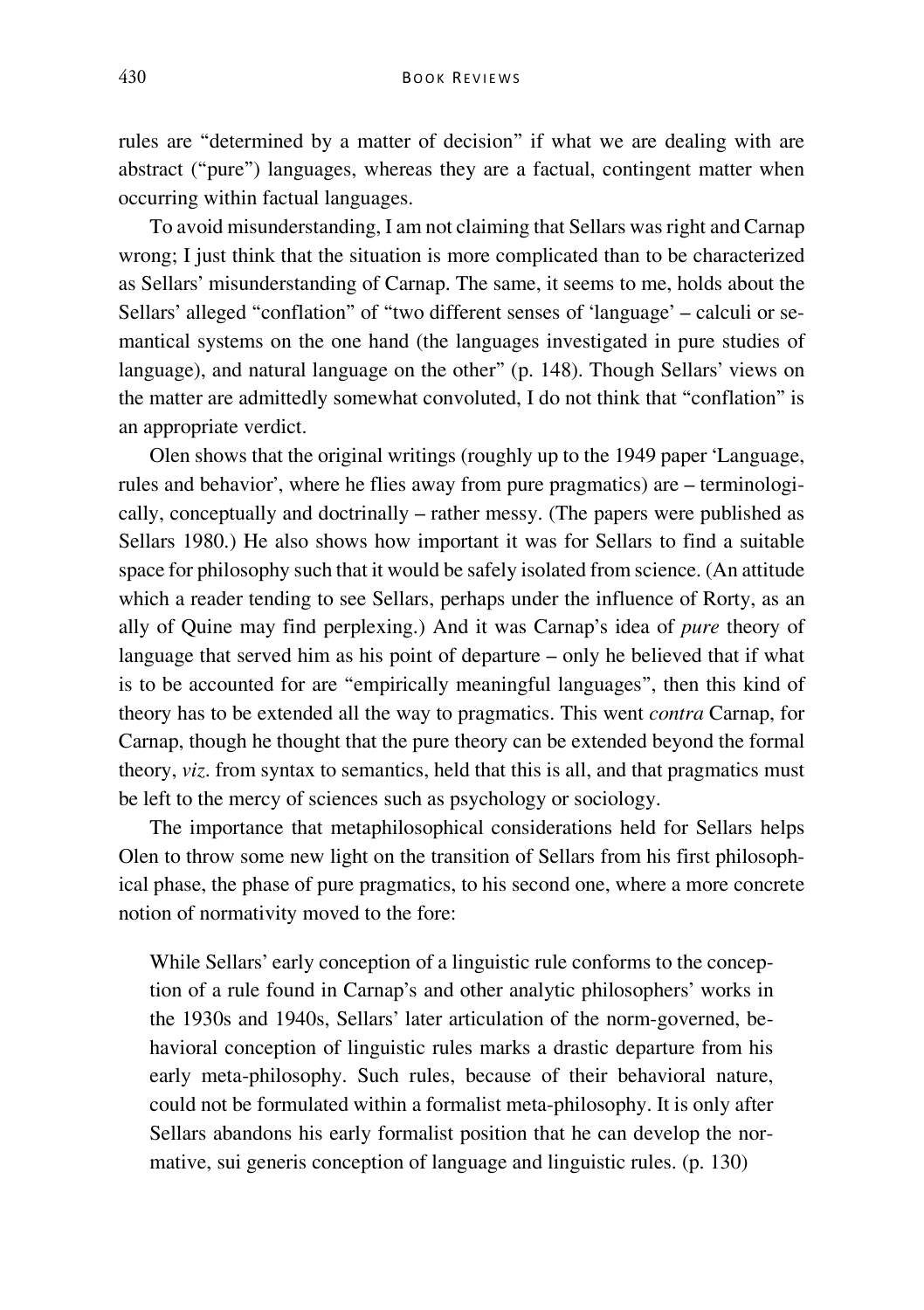I think this is correct and revealing. However, I have some problems with Olen's distinction between what he calls the *external* and the *internal* notions of normativity, which he uses as a further explanatory tool:

Carnap's description of rules as conforming to "the customary usage in logic" exhibits what can be called an 'internal conception of normativity'. This conception of normativity is defined by two distinct claims: (1) while rules still employ normative terminology (e.g., 'correct', 'incorrect', 'ought', 'ought' not'), 'normative force' is only found relative to the voluntary adoption of a given language and, (2) the language used to characterize or explain linguistic rules does not require irreducible, sui generis terminology in order to explain their constitutive role in language. … The external conception of normativity – what I claim is found in Sellars' later conception of linguistic rules – is embodied in the idea that the proper characterization of rules requires the enlisting of normative terms with "surplus meaning over and above" descriptive terms (which generates an irreducible, sui generis conception of normative vocabulary) and these rules use – but are not exhausted by – behavioral and social science concepts... (pp. 132-133; 138)

I am not sure I understand this. As for the "internal conception of normativity", I do not understand it as a "conception of normativity" at all. Ad (1): It is hard to imagine a language the adoption of the rules of which would not be "relative to the voluntary adoption" of the language – it is hard to imagine a language the rules of which would be forced on me independently of my willingness to follow them. (To a certain extent, this might describe the situation of an infant linguistic novice who is taught the rules independently of her will?) Ad (2): what kind of "sui generis terminology" is relevant here? And concerning the "external conception of normativity": I think that Sellars' later conception of normativity indeed is characterized by the assumption that there is a "normative mode" of using expressions that is not wholly reducible to the declarative mode (where the difference could conceivably be characterized as a "surplus meaning"), but I do not understand why this conception of normativity is "external" and why it is opposed to the conception which Olen calls "internal".

As I read Sellars, he realized that the way in which natural languages are rulegoverned is in that rules are not merely something that is appropriate for a theoretician to account for our linguistic practices, but rather that the practices do "incorporate" the rules, that they are instances of what Sellars later called "rule-governed